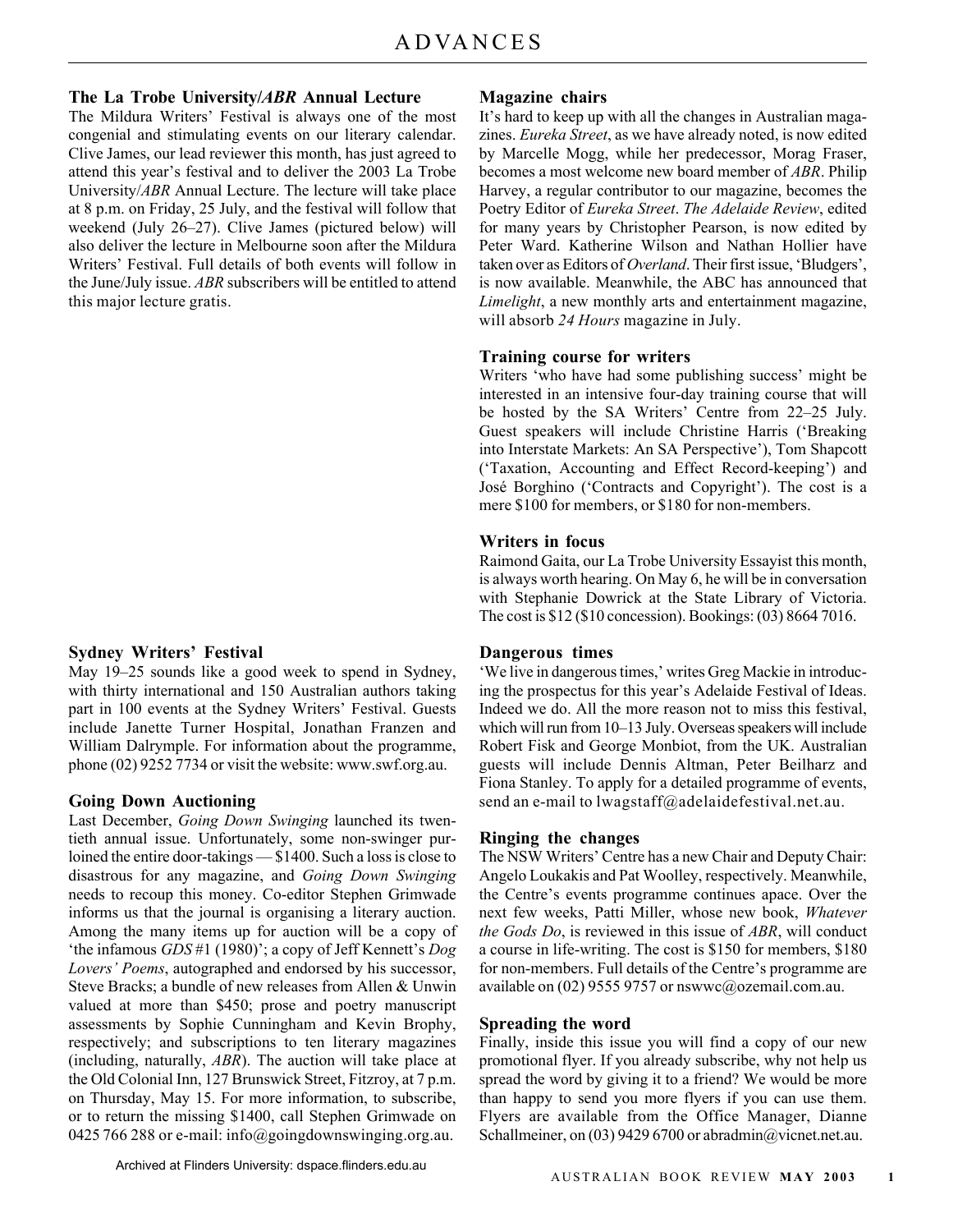# Contents

| <b>ADVANCES</b>                     |                                                                                                      |                                                | $\mathbf{1}$   |
|-------------------------------------|------------------------------------------------------------------------------------------------------|------------------------------------------------|----------------|
| <b>LETTERS</b>                      | Tom Shapcott, Peter Beilharz, Angus Trumble                                                          |                                                | $\overline{4}$ |
| <b>CONTRIBUTORS</b>                 |                                                                                                      |                                                | 6              |
| <b>REFERENCE</b>                    | Peter Craven (ed.): The Best Australian Essays 2002<br>Mark Willhardt and Alan Michael Parker (eds): | <b>Clive James</b>                             | 8              |
|                                     | Who's Who in Twentieth-Century World Poetry<br>Peter Hulme and Tim Youngs (eds):                     | <b>Geoff Page</b>                              | 12             |
|                                     | The Cambridge Companion to Travel Writing<br>Douglas R.G. Sellick: Venus in Transit                  | <b>Ros Pesman</b>                              | 13             |
| <b>POLITICS</b>                     | Michael Pusey: The Experience of Middle Australia<br>Chris Lydgate: Lee's Law                        | <b>John Murphy</b>                             | 15             |
|                                     | Ian Stewart: The Mahathir Legacy<br>Joan Beaumont et al.:                                            | <b>Peter Mares</b>                             | 17             |
|                                     | Ministers, Mandarins and Diplomats<br>Stanley Aronowitz and Heather Gautney (eds):                   | <b>Peter Edwards</b>                           | 19             |
|                                     | <b>Implicating Empire</b>                                                                            | <b>Peter Beilharz</b>                          | 20             |
|                                     | Heather Tyler: Asylum                                                                                | <b>Eva Sallis</b>                              | 22             |
|                                     | Abdullah Saeed: Islam in Australia                                                                   | <b>Michael Humphrey</b>                        | 23             |
| <b>POEMS</b>                        | <b>Geoff Page</b>                                                                                    |                                                | 24             |
|                                     | <b>Stephen Edgar</b>                                                                                 |                                                | 26             |
|                                     | <b>Peter Steele</b>                                                                                  |                                                | 39             |
| <b>LETTER</b><br><b>FROM BEIRUT</b> | <b>Abbas El-Zein</b>                                                                                 |                                                | 24             |
| <b>LA TROBE</b>                     |                                                                                                      |                                                |                |
|                                     | <b>UNIVERSITY ESSAY</b> Only as a Last Resort: Reflections on War and Justice                        | <b>Raimond Gaita</b>                           | 27             |
| <b>HISTORY</b>                      | Geoffrey Blainey: The Rush That Never Ended                                                          |                                                |                |
|                                     | Deborah Gare et al. (eds): The Fuss That Never Ended<br>Thomas Keneally: Lincoln                     | <b>Frank Bongiorno</b><br><b>Donna Merwick</b> | 35<br>37       |
| <b>MEMOIR</b>                       | Tim Bowden: Spooling Through                                                                         | <b>Brian McFarlane</b>                         | 40             |
|                                     | Renée Goossens: Belonging                                                                            | <b>Joy Hooton</b>                              | 41             |
|                                     | Patti Miller: Whatever the Gods Do                                                                   | <b>Aviva Tuffield</b>                          | 42             |
|                                     | Tim Cope and Chris Hatherly: Off the Rails                                                           | <b>Tony Wheeler</b>                            | 43             |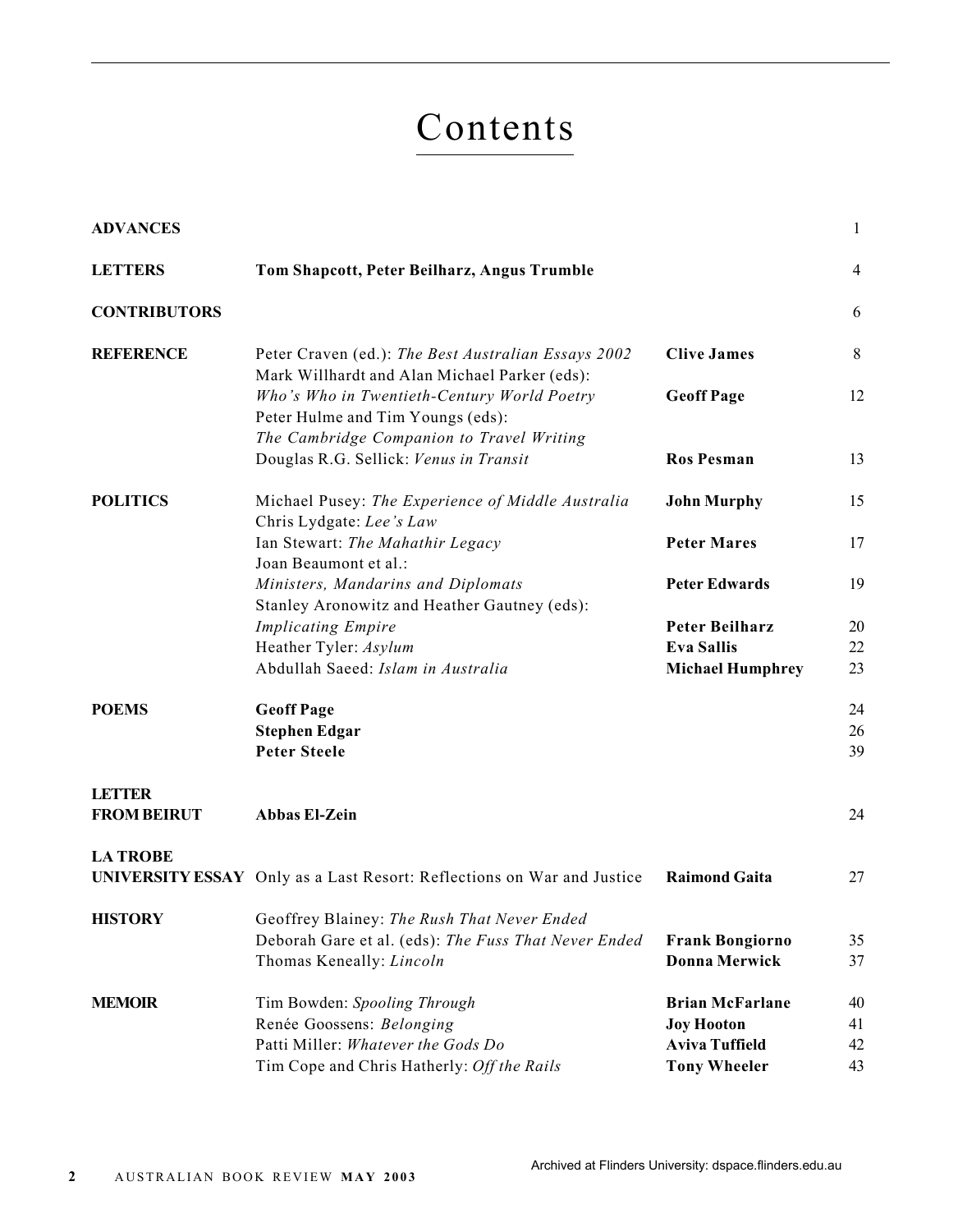| Brian Castro: Shanghai Dancing                     | <b>Alison Broinowski</b>                                                                                                              | 44                          |
|----------------------------------------------------|---------------------------------------------------------------------------------------------------------------------------------------|-----------------------------|
| John Scott: Warra Warra                            | <b>Don Anderson</b>                                                                                                                   | 45                          |
| Michelle de Kretser: The Hamilton Case             | <b>Gail Jones</b>                                                                                                                     | 46                          |
| Brett D'Arcy: The Mindless Ferocity of Sharks      | <b>Peter Pierce</b>                                                                                                                   | 47                          |
| Alan Attwood: Burke's Soldier                      | <b>Michael McGirr</b>                                                                                                                 | 48                          |
| David Kelly: Fantastic Street                      |                                                                                                                                       |                             |
| Julia Osborne: Falling Glass                       | <b>Bronwyn Rivers</b>                                                                                                                 | 49                          |
| Mardi McConnochie: The Snow Queen                  | <b>Judith Armstrong</b>                                                                                                               | 51                          |
| Stephen Edgar: Lost in the Foreground              | <b>Judith Beveridge</b>                                                                                                               | 52                          |
| Connie Barber: Sand                                |                                                                                                                                       |                             |
| William C. Clarke: A Momentary Stay                | <b>Georgie Arnott</b>                                                                                                                 | 53                          |
| Richard Teese and John Polesel:                    |                                                                                                                                       |                             |
| Undemocratic Schooling                             | <b>Ilana Snyder</b>                                                                                                                   | 54                          |
| Mark Westfield: HIH                                | <b>Gideon Haigh</b>                                                                                                                   | 56                          |
| Julian V. Roberts et al.:                          |                                                                                                                                       |                             |
| Penal Populism and Public Opinion                  | <b>Russell Hogg</b>                                                                                                                   | 57                          |
| Val Plumwood: Environmental Culture                | <b>Janna Thompson</b>                                                                                                                 | 58                          |
| Janna Thompson: Taking Responsibility for the Past | <b>Kristie Dunn</b>                                                                                                                   | 59                          |
| Craig Taylor: Sympathy                             | <b>Eamon Evans</b>                                                                                                                    | 60                          |
| Lyn Gorman and David McLean:                       |                                                                                                                                       |                             |
| Media and Society in the Twentieth Century         | <b>Terry Flew</b>                                                                                                                     | 61                          |
| Prefiguring Cyberculture                           | <b>Christy Dena</b>                                                                                                                   | 62                          |
|                                                    |                                                                                                                                       | 63                          |
|                                                    | Darren Tofts, Annemarie Jonson and Alessio Cavallaro (eds):<br>NATURAL HISTORY John J. Riley and David P. Banks: Orchids of Australia | <b>Silas Clifford-Smith</b> |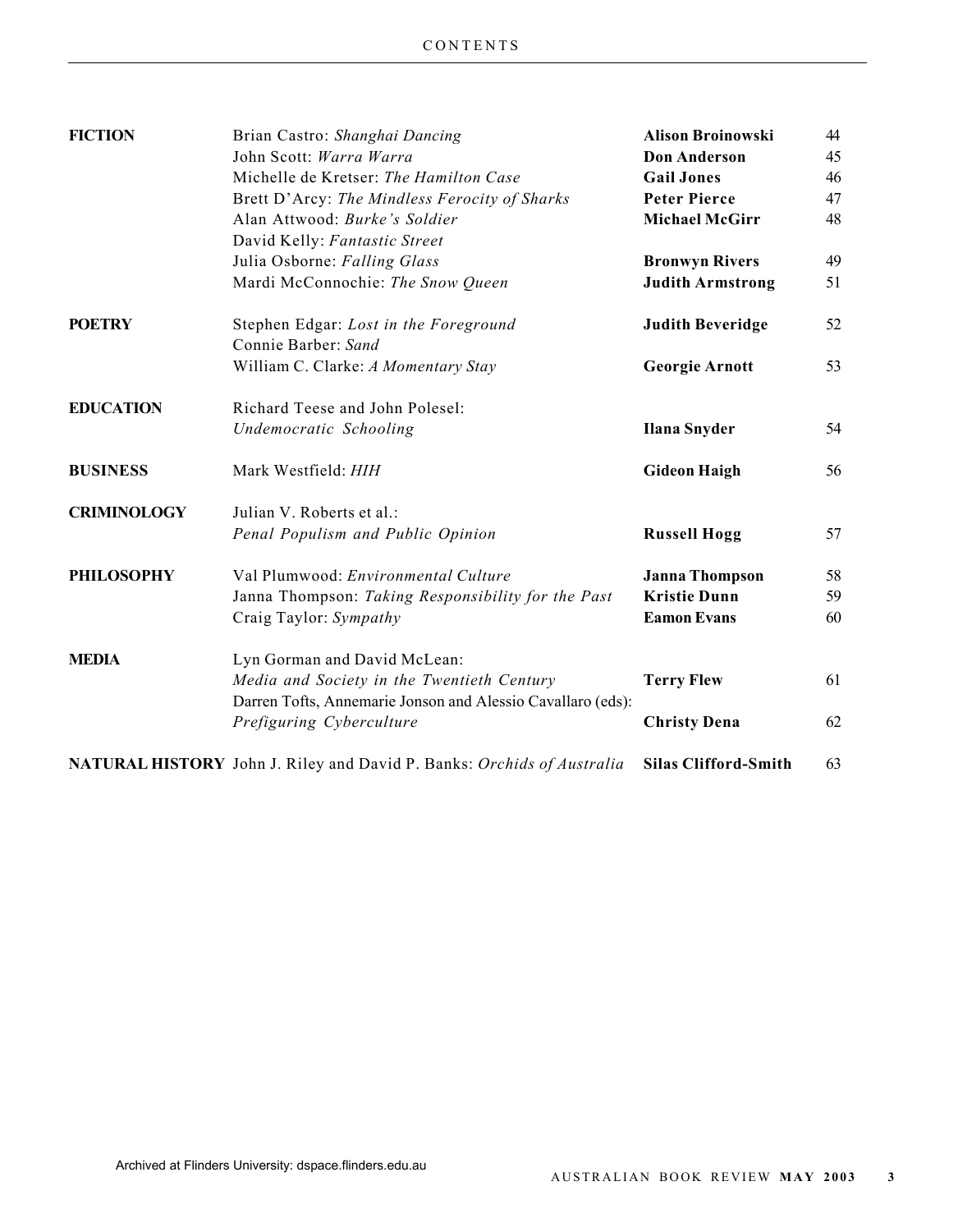### Letters

*ABR* **welcomes letters from our readers. Correspondents should note that letters may be edited. Letters and e-mails must reach us by the middle of the current month, and must include a telephone number for verification.**

### **The missing five years**

### Dear Editor,

Kerryn Goldsworthy's valuable piece on the early years of *ABR* ('The Oily Ratbag and the Recycled Waratah', *ABR*, April 2003), giving details of *Australian Book Review* under Max Harris and Rosemary Wighton from 1961 to 1973, does not mention what caused its disappearance from 1973 to 1978, when John McLaren and the National Book Council revived it. Perhaps it is time for the explanation to be given.

When the Literature Board of the Australia Council was inaugurated in early 1973, one of the early decisions of that Board was to create a monthly journal of review and comment, rather in the style of the *New York Review of Books*. Contributors would be paid appropriately. In the ensuing discussion, it was suggested that the already existing *Australian Book Review* could be acquired by the Board and developed along these lines. The Board was enthusiastic and approached Max Harris, negotiating a price, which he gladly accepted. He promptly ceased work on any forthcoming issues. But there was one unexpected snag. The Australia Council might be up and running (with heady enthusiasm), but the Australia Council Act had not been passed through legislation.

By the time the financial implications of this were made known to the Board — it could not acquire any property months had passed, and *ABR* was no longer. It was not until 1974 that the Act finally became legislation. Max Harris and co-editor Rosemary Wighton did not have the heart (nor, most probably, the finance) to revive the journal, which had now lapsed as a going concern. The Literature Board backed out of the initial deal and put in some money for a 'book pages' review section in the new ABC monthly, *24 Hours*, and that was that. A sad gap existed until 1978, when John McLaren persuaded the National Book Council to revive the journal — with assistance from the Literature Board of the day.

### **Tom Shapcott, Adelaide, SA**

### *ABR* **forever!**

### Dear Editor,

Marx annoyed Fred Engels by complaining that he [Marx] was a machine condemned to devour books. Fred, for his part, merely had to foot the bills. Here, one hundred and fifty years later, there is still room for a review of nothing but books, as symbols of our lives. Glory to god, and pass the *ABR*! *ABR* is as useful as the *TLS* — you can carry it anywhere, no batteries required, and when your bus or plane is late, you can simply start over, read it again. Thanks, and happy birthday for issue 250.

**Peter Beilharz, Bundoora, Vic.**

### **Superior laid**

### Dear Editor,

Richard Travers's interesting letter (*ABR*, April 2003) is a real compliment to MUP, which opted for 115 gsm Euro Matt Art paper for Ann Galbally's book. It is fascinating that good modern papers, produced mechanically, in this way mimic certain types of early (and superior) laid, as opposed to cheaper woven, papers, whose fibres tend to point in any old direction.

Come to think of it, some fine handmade Japanese papers also contrive to arrange the fibres in parallel, for ease of opening and closing scrolls. Conservators have to fill gaps and holes in old paintings with tiny pieces of new paper that match the disposition of the original fibres. Otherwise, the thing won't roll up properly. Goodness knows how they manage it.

### **Angus Trumble, Canberra, ACT**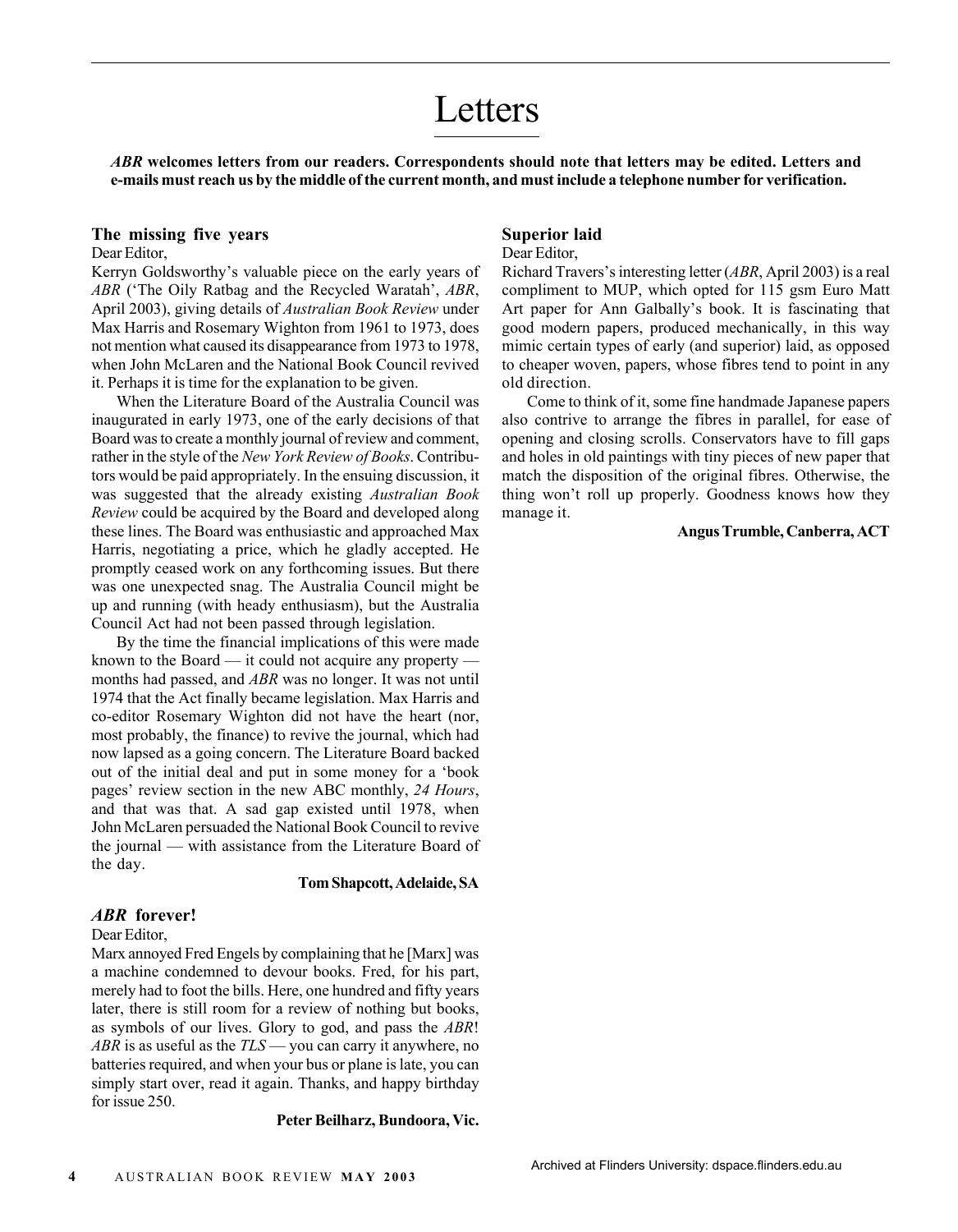**Australian Book Review** May 2003, No. 251

ISSN 01 55-2864 Registered by Australia Post Published by Australian Book Review Inc. PO Box 2320, Richmond South, Victoria 3121

**Editor** Peter Rose **Assistant Editor** Aviva Tuffield **Office Manager** Dianne Schallmeiner **Cover Designer** Chong **Printer** Doran Printing

**Chair** Robert Manne **Treasurer** Matt Kumar **Board Members** Michael Crennan, Morag Fraser, Ramona Koval, Vicki Nicholson, Russ Radcliffe, Peter Steele **Editorial Advisers** Don Anderson, Peter Bishop, Isobel Crombie, Kerryn Goldsworthy, Paul Hetherington, John Hirst, Paul Kane, Patrick McCaughey, Pam Macintyre, Allan Patience, Craig Sherborne, Ilana Snyder

**Volunteers** Christy Dena, Eamon Evans, Emily Fraser, Elizabeth McLoughlin, Lolla Stewart, Robyn Tucker

Telephone: (03) 9429 6700 Fax:  $(03)$  9429 2288 E-mail: abr@vicnet.net.au http://www.vicnet.net.au/~abr/



*ABR* is most grateful for the generous support of our chief sponsor, La Trobe University.



*ABR* has been assisted by the Commonwealth Government through the Australia Council, its arts funding and advisory body; Holding Redlich; and Arts Victoria. We also acknowledge the generous support of our national sponsor, the National Library of Australia.

Unsolicited manuscripts will not be returned unless accompanied by stamped, self-addressed envelopes. Editorial matters should be directed to the editor; advertising/marketing ones to the assistant editor; and subscription queries to the office manager. Letters to the editor will only be considered for publication if accompanied by a telephone number, for verification.

**Subscription rates** (all prices include GST) **One year** (ten issues) Individuals: \$67.00 Institutions: \$76.00 Students/pensioners: \$55.00 Overseas (airmail) Asia/NZ: Individuals: \$87.00 Institutions: \$95.00 Overseas (airmail) Rest of World: Individuals: \$115.00 Institutions: \$125.00 **Two years** (twenty issues, Australia only) Individuals: \$124.00 Institutions: \$142.00 Students/pensioners: \$99.00 **Additional copy to the same address** (Australia only) One year: \$40.00 Two years: \$80.00



Our cover this month shows a lawn bowler playing at the (now demolished) City Bowl**ing Club, Cook Park, opposite St Mary's** Cathedral, Sydney, in 1986. The photograph is from a collection of eighty-five images by the Japanese-born photographer Satoshi Kinoshita, held by the National Library.

The collection, created between 1986 and 2000, when Kinoshita lived and worked mainly in Australia, maps the differing experiences of life in Sydney by day and by night. Photographs include a number of works from Kinoshita's 'Night People' series. Subjects range from children playing outside the Art Gallery of New South Wales and scenes in Hyde Park on Anzac Day, to the participants and performers at RAT (Recreational Arts Team) parties, the Mardi Gras Cabaret, and the Hellfire Club and Drag Trade parties at Blackmarket.

Currently based in New York, Satoshi Kinoshita was born in Osaka in 1959 and educated in California and Kyoto. He studied photography in Osaka from 1983 to 1984, and has held exhibitions in Australia, Tokyo and San Francisco. A selection of his early work is published in *AUST II: Australia 1986–1988*.



Satoshi Kinoshita (1959–) City Bowling Club, Cook Park, Sydney, 1986 gelatin silver photograph; 35 x 25.5 cm Pictures Collection, an24229253 National Library of Australia